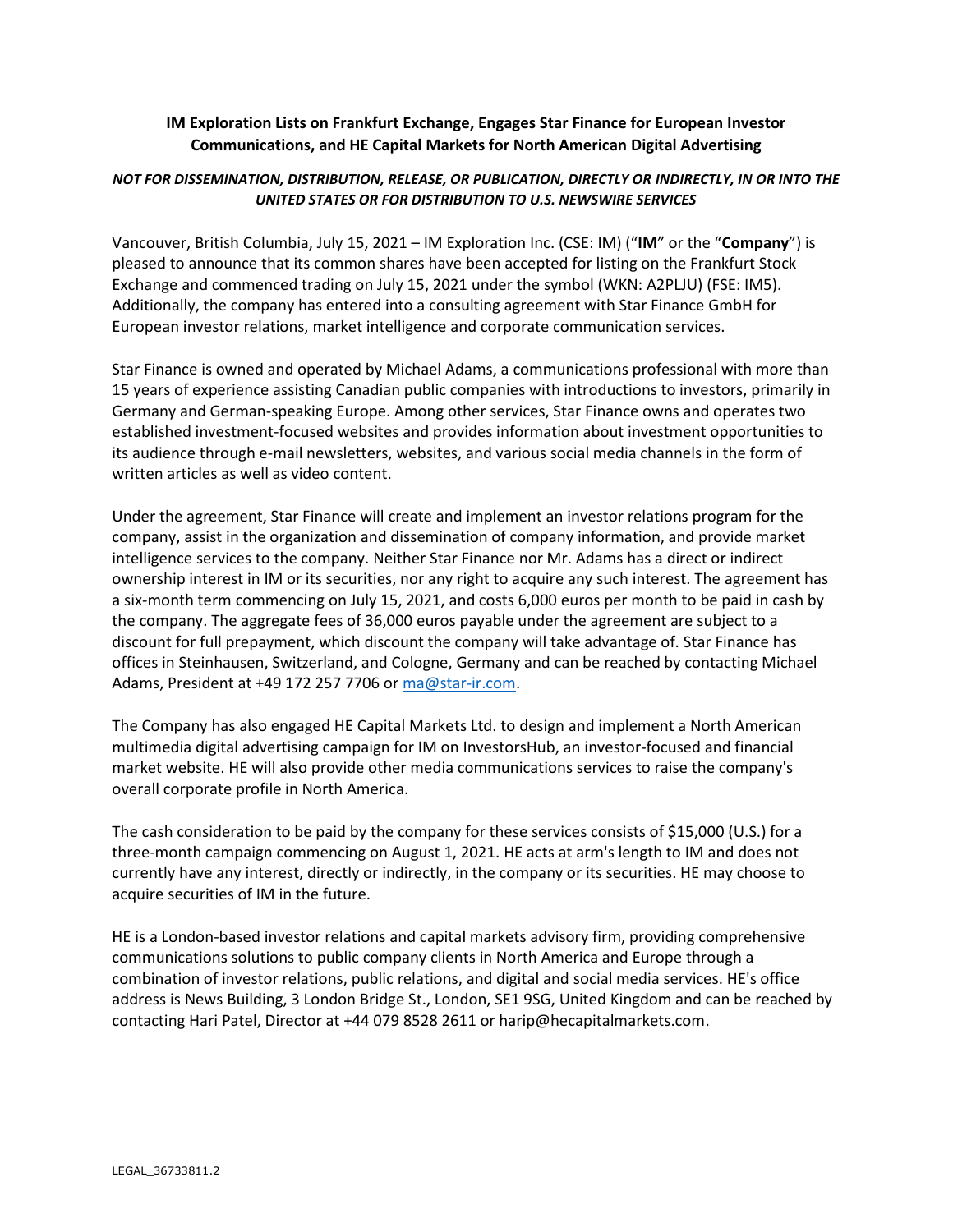## About IM Exploration

IM Exploration is a mineral exploration company focused on developing the Toiyabe and Turquoise Canyon Projects located in the Cortez Hills area of Lander County, Nevada. The Company is also advancing the Mulloy Project in Northern Ontario. From time to time, the Company may also evaluate the acquisition of other mineral exploration assets and opportunities.

For further information contact:

Raymond D. Harari Chief Executive Officer IM Exploration Inc. rdh@canaliscapital.com Tel: +507-6675-2221

*The securities issued pursuant to the Transaction have not been, and will not be, registered under the U.S. Securities Act of 1933, as amended (the "U.S. Securities Act") or any U.S. state securities laws, and may not be offered or sold in the United States or to, or for the account or benefit of, United States persons absent registration or any applicable exemption from the registration requirements of the U.S. Securities Act and applicable U.S. state securities laws. This news release shall not constitute an offer to sell or the solicitation of an offer to buy securities in the United States, nor shall there be any sale of these securities in any jurisdiction in which such offer, solicitation or sale would be unlawful.*

*The Canadian Securities Exchange has neither approved nor disapproved the contents of this news release. The Canadian Securities Exchange does not accept responsibility for the adequacy or accuracy of this news release.*

*Forward-looking statements or information are subject to a variety of known and unknown risks, uncertainties and other factors that could cause actual events or results to differ from those reflected in the forward-looking statements or information, including, without limitation, the need for additional capital by the Company through financings, and the risk that such funds may not be raised; the speculative nature of exploration and the stages of the Company's properties; the effect of changes in commodity prices; regulatory risks that development of the Company's material properties will not be acceptable for social, environmental or other reasons, availability of equipment (including drills) and personnel to carry out work programs, that each stage of work will be completed within expected time frames, that current geological models and interpretations prove correct, the results of ongoing work programs may lead to a change of exploration priorities, and the efforts and abilities of the senior management team. This list is not exhaustive of the factors that may affect any of the Company's forward-looking statements or information. These and other factors may cause the Company to change its exploration and work programs, not proceed with work programs, or change the timing or order of planned work programs. Although the Company has attempted to identify important factors that could cause actual results to differ materially, there may be other factors that cause results not to be as anticipated, estimated, described or intended. Accordingly, readers should not place undue reliance on forward-looking statements or information. The Company's forward-looking statements and information are based on the assumptions, beliefs, expectations and opinions of management as of the date of this press release, and other than as required by applicable securities laws, the Company does not assume any obligation to update forward-*